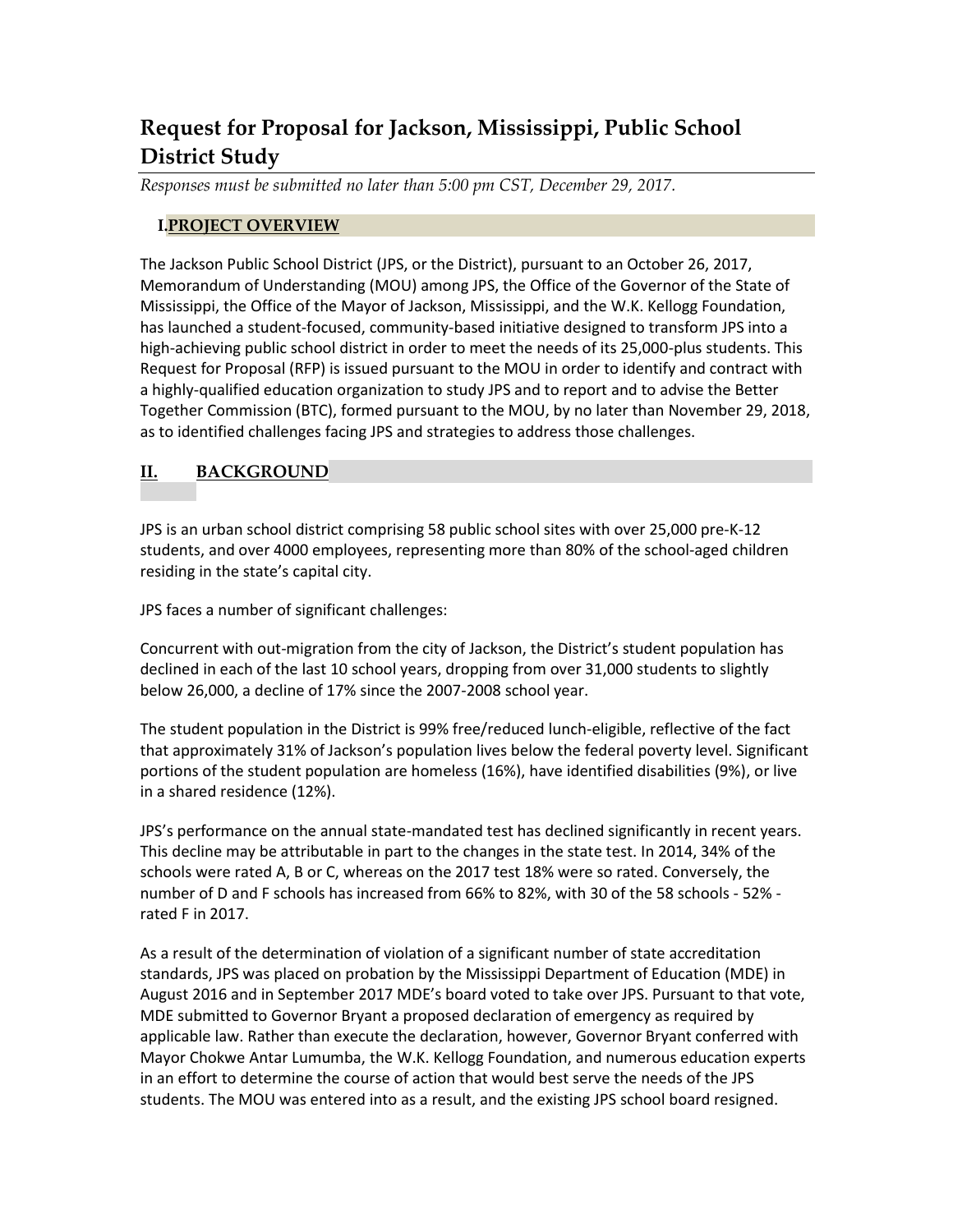The MOU specifies, among other matters, that there be commissioned a student-centered assessment of JPS and that a plan of action be implemented based on the results of that assessment. The MOU specifies further that the parties' shared goal is to bring about transformational changes and to bolster student educational outcomes significantly.

This RFP is therefore issued in order to identify and retain an education resource that will address the above-stated challenges and that will advise the BTC and other designated community and state organizations on a plan of implementation to achieve the prescribed transformation of JPS.

#### **III. SCOPE OF WORK – Required Services**

#### **Over a period of ten (10) months from contract execution, the successful applicant will:**

- 1.Conduct a study that leads to the creation of a community-wide vision and plan of action to create an excellent, equitable education system that benefits all students in JPS. This study shall a) consider JPS's status at the school and district levels, including personnel, financial, curricular and organizational, b) shall identify specific areas of concern, and c) shall recommend specific strategies for addressing those concerns.
- 2.Support the development of short, intermediate and long-term goals for school and instructional improvement.
- 3.Interview diverse local stakeholders, including students enrolled in the District, to create a collective narrative of the community's perspective of JPS, including its successes and challenges.
- 4.Interview state education leaders to assess their perspectives of public education successes and challenges.
- 5.Provide a status report to BTC throughout the study, on at least a monthly basis.
- 6.Consider comparable city and school district efforts to achieve systemic, sustained and measurable progress toward non-remediation college readiness and skillbased career readiness.
- 7.Share approaches to securing sustainable public education funding that creates equitable opportunity for all students to receive an excellent education aligned to college and career readiness.
- 8.Manage and disseminate data to diverse assembled audiences, offer recommendations for evidence-based interventions, and share available metrics and costs associated with the suggested strategies.
- 9.Collaborate with BTC on the final scope of the study.
- 10. At the outset, meet with BTC and the broader community to discuss issues, strategies, timelines and other relevant matters.
- 11. Devise all strategies with an emphasis on quality, equitable education for all children in JPS, especially children of color.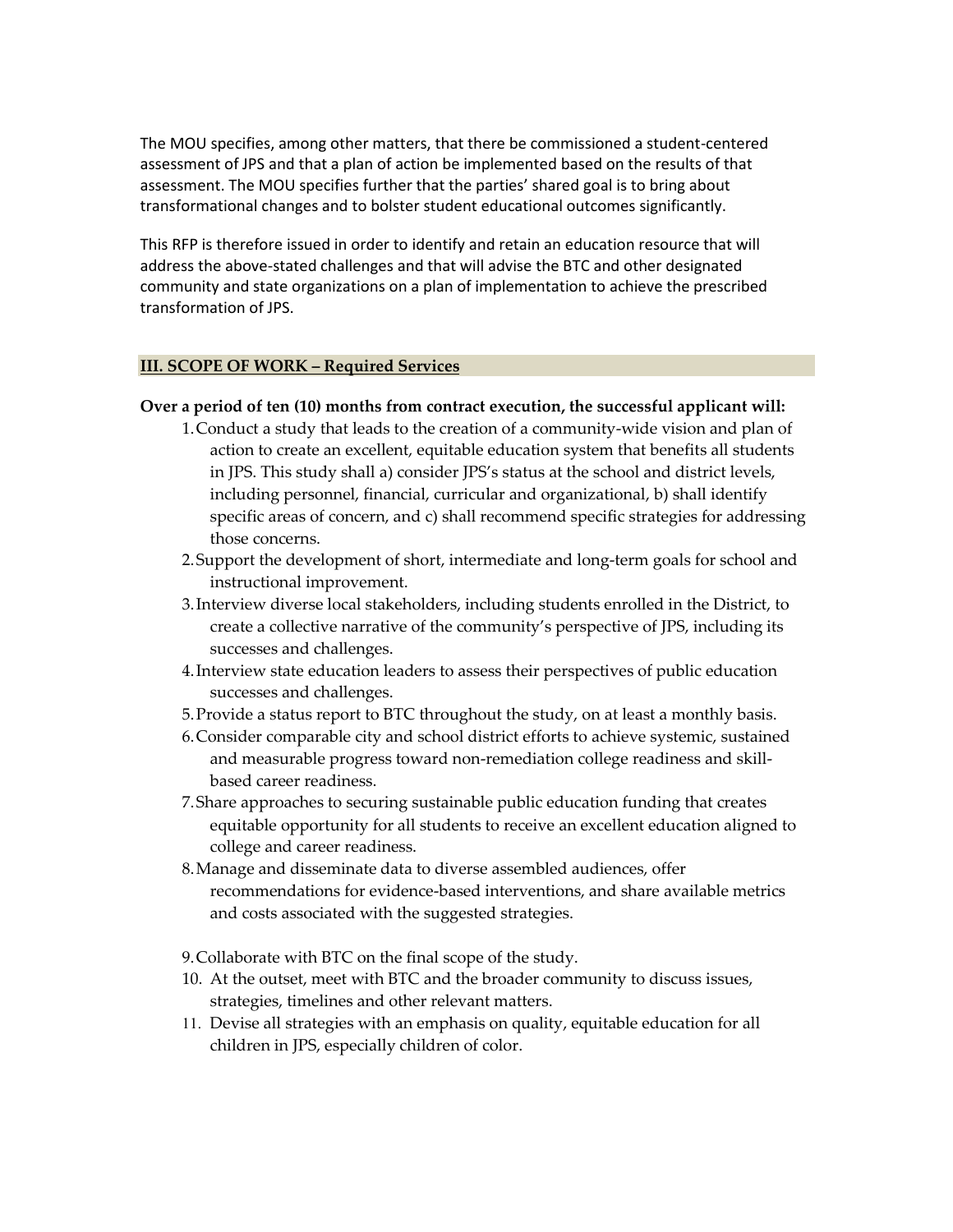- 12. Work with BTC to create an implementation strategy to include no-cost, low-cost and high-cost options as well as short- and long-term strategies, with specific discussion of scalability and sustainability.
- 13. Attend monthly community update meetings and provide audience-friendly materials to be disseminated at those meetings.

# **IV. PROPOSAL COMPONENTS**

Only qualified individuals or firms with significant experience on projects such as this should submit proposals in response to this RFP. The applicant must provide:

- The name of the organization, address for all relevant offices, telephone and fax numbers.
- Name, credentials and contact information for designated contact person or project manager.
- Type (nonprofit or for-profit), size of the organization and years of operation.
- Description of all previous related education projects/analyses, and contact/reference information so that BTC can contact the entities for which such projects/analyses were conducted.
- List of proposed staffing and team members, including short biographies. The key personnel (including the project manager) for this engagement should be identified separately with a more detailed resume and biography. Hourly rates should be specified.
- Detailed explanation of how the organization will approach the potential services.
- Detailed explanation of how the organization will work with the community and other civic organizations throughout the duration of the work.
- Description of the organization's commitment to customer service and quality assurance.
- Proposed schedule and key milestones.
- Price proposal of not more than one page. This price proposal should indicate the overall fixed price for the project, as well as hourly rates and an estimated total number of hours, should a contract be awarded on an hourly-rate basis.
- If the organization has a standard set of terms and conditions, they should be submitted with the proposal. All terms and conditions will be subject to negotiation.

# **V. SELECTION CRITERIA**

Responses to this RFP will be evaluated by BTC using the following criteria:

- Understanding of evidenced-based, best-practice models that ensure quality, accountability and equitable outcomes for all students, regardless of race, gender or socio-economic background.
- Demonstrated expertise in education system reform initiatives and experience working with, and on behalf of, diverse communities/organizations.
- Experience in tackling transformational challenges and college and career readiness issues.
- Demonstrated ability to use data to set priorities and target actions.
- Organizational and personnel qualifications and experience with weight given to experience of team, including: